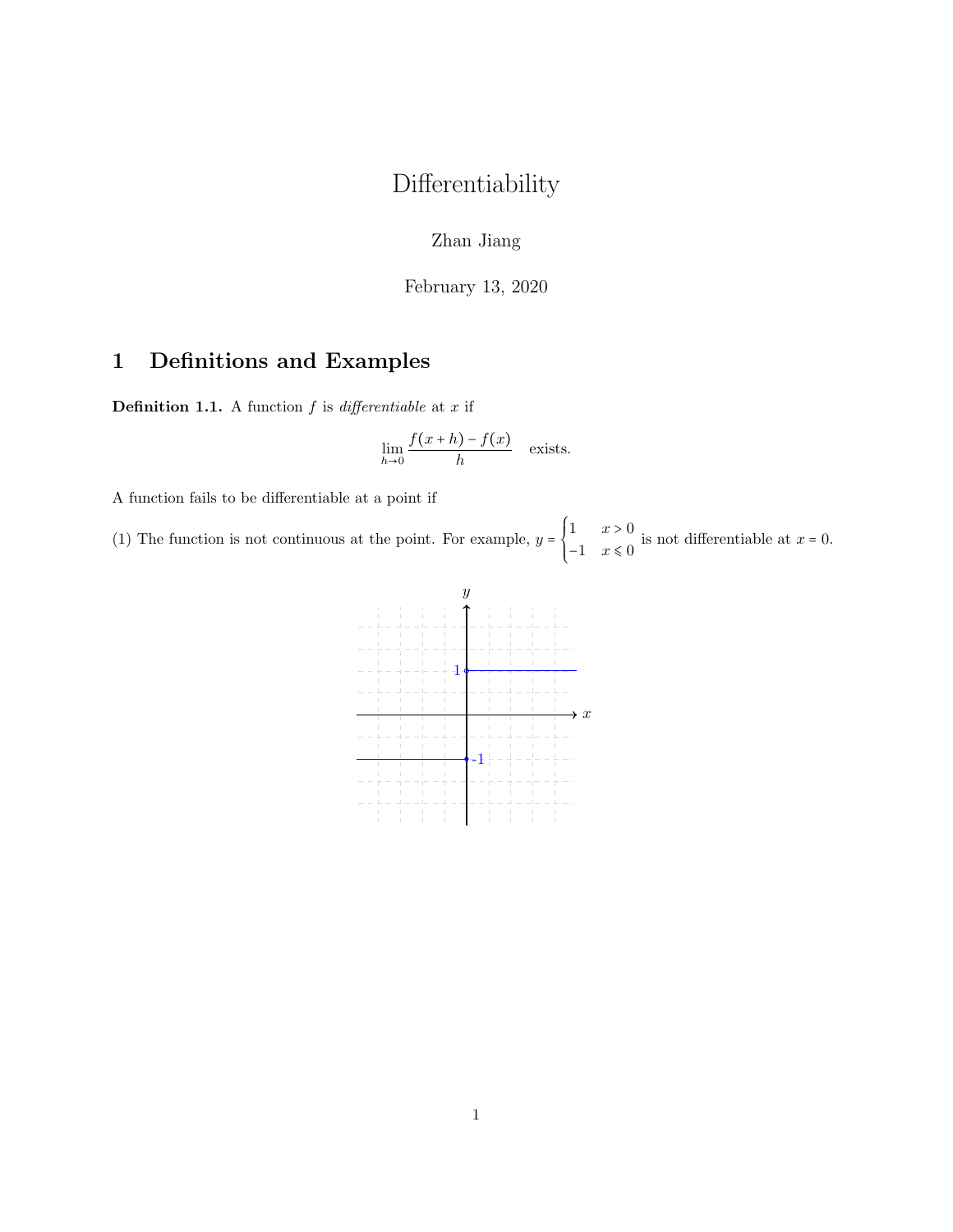(2) The graph has a sharp corner at that point. Mathematically, this is saying that

$$
\lim_{h \to 0^+} \frac{f(x+h) - f(x)}{h} \neq \lim_{h \to 0^-} \frac{f(x+h) - f(x)}{h}
$$

For examples,  $y = |x| = \begin{cases} \end{cases}$  $x \quad x \geqslant 0$  $\begin{cases}\n x & x > 0 \\
-x & x < 0\n\end{cases}$  is not differentiable at  $x = 0$ .



(3) The graph has a vertical tangent line at x. For example,  $y = x^{1/3}$  is not differentiable at  $x = 0$ .



## 2 Relationship between Differentiability and Continuity

**Theorem 2.1.** If  $f(x)$  is differentiable at a point  $x = a$ , then  $f(x)$  is continuous at  $x = a$ .

## 3 Questions

1. Graph the function defined by

$$
g(r) = \begin{cases} 1 + \cos(\pi r/2) & -2 \le r \le 2 \\ 0 & r < -2 \text{ or } r > 2 \end{cases}
$$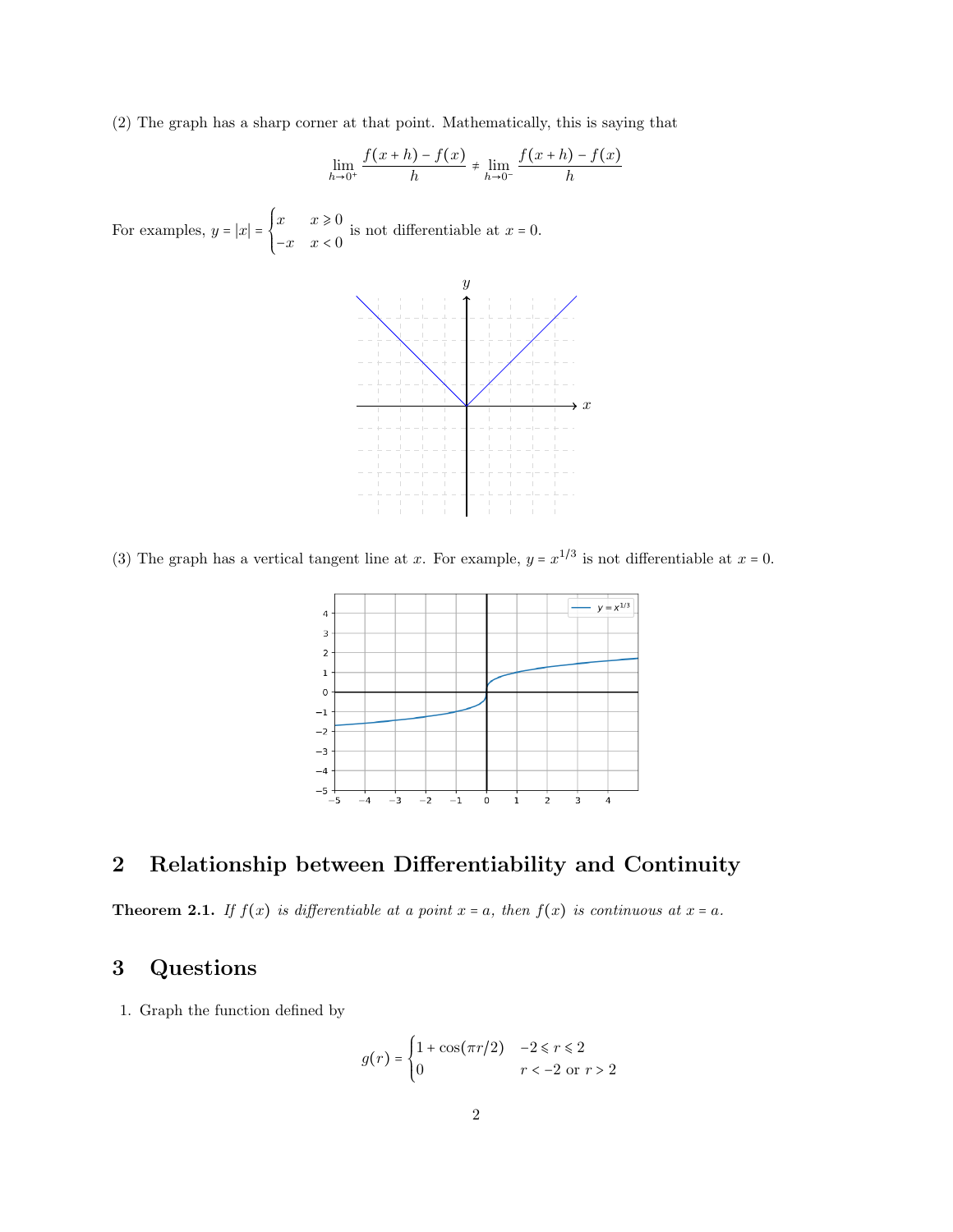- (a) Is g continuous at  $r = 2$ ? Explain your answer.
- (b) Do you think g is differentiabe at  $r = 2$ ? Explain your answer.

2. Decide whether each of the following functions is differentiable.

(a) 
$$
f(x) = \begin{cases} -2x & x < 0 \\ x^2 & x \ge 0 \end{cases}
$$
  
\n(b)  $f(x) = (x + |x|)^2 + 1$ 

- 3. In each of the following cases, sketch the graph of a continuous function  $f(x)$  with the given properies.
	- (a)  $f''(x) > 0$  for  $x < 2$  and for  $x > 2$  and  $f'(2)$  is undefinied.
	- (b)  $f''(x) > 0$  for  $x < 2$  and  $f''(x) < 0$  for  $x > 2$  and  $f'(2)$  is undefined.

4. An electric charge  $Q$  in a circuit is given as a function of time  $t$ , by

$$
Q=\begin{cases} C & t\leq 0\\ C\mathrm{e}^{-t/RC} & t>0\end{cases}
$$

where C and R are positive constants. The electric current I is the rate of change of charge, so  $I = \frac{dQ}{dt}$  $\frac{1Q}{dt}$ . [Hint: To graph this function, take, for example,  $C = 1$  and  $R = 1$ .]

- (a) Is the charge  $Q$  a continuous function of time?
- (b) Do you think the current  $I$  is defined for all times  $t$ ?